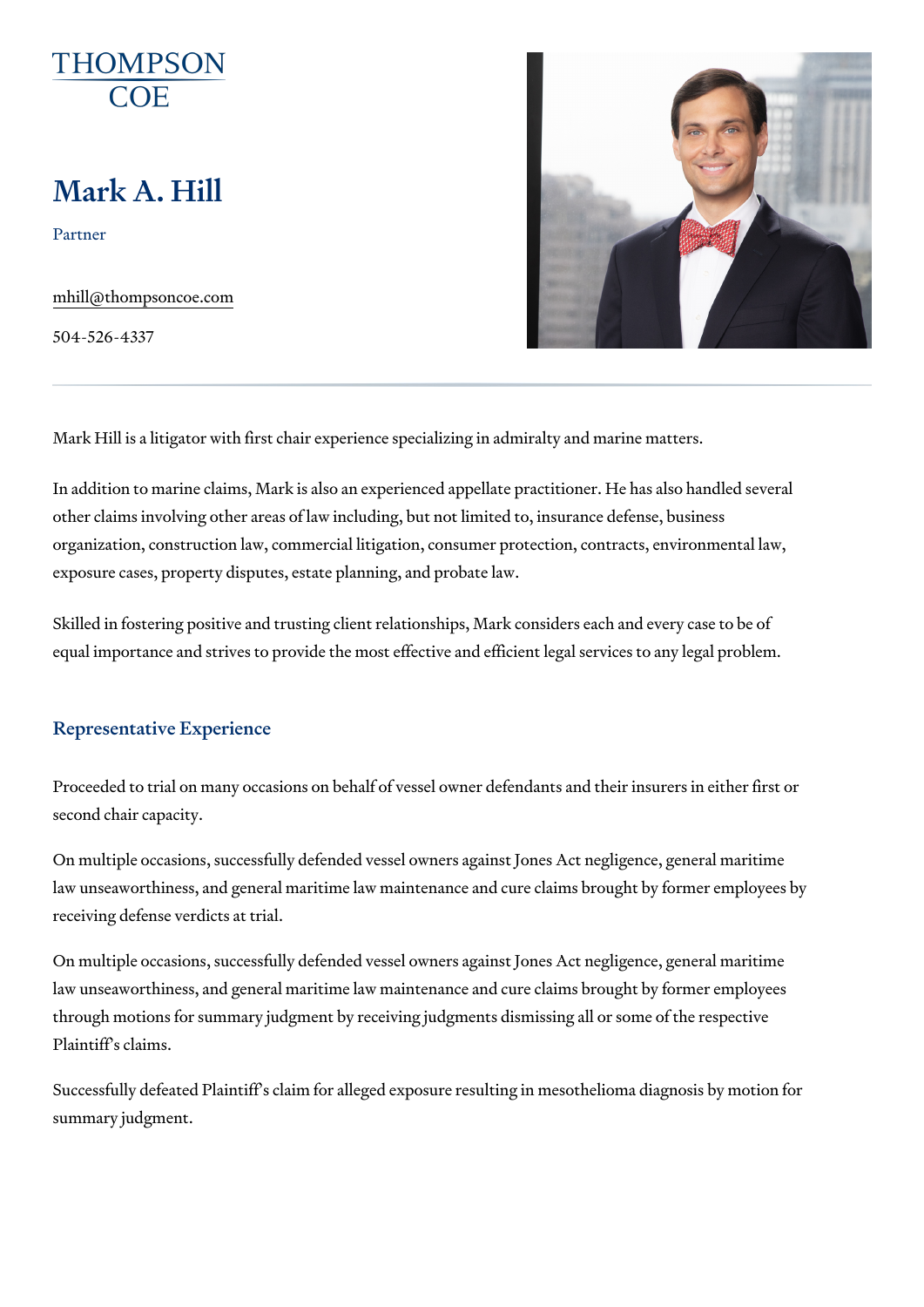Successfully recovered sums due and owing to vessel owner utilizing the T Consumer Protection Act.

Successfully defended vessel owner from marine tort claims brought by a t government claimants following a vessel allision by motions for summary ju utilizing the marine standard first promulgated in Robins Dry Dock & Repair (1927).

Successfully defeated several different Plaintiffs respective claims for ge cure benefits in both federal and state courts utilizing the marine defense Cent. Gulf S.S. Corp., 396 F.2d 547 (5th Cir. 1968).

Successfully recovered sums due and owing to construction contractor util Statute and other revised statutes protecting subcontractors.

Assisted several different business owners by organizing their new busines Louisiana.

#### Related Services

[Appellate Li](https://www.thompsoncoe.com/people/mark-a-hill/)tigation

[Business and C](https://www.thompsoncoe.com/people/mark-a-hill/)ommercial

[Constru](https://www.thompsoncoe.com/people/mark-a-hill/)ction

[General Liability/Catas](https://www.thompsoncoe.com/people/mark-a-hill/)trophic Injury

[Insura](https://www.thompsoncoe.com/people/mark-a-hill/)nce

# Publications & Speaking Engagements

Maritime Personal Injury - Jurisdictional Issues Thompson Coe Webinar 2020

### Education, Admissions & Activities

EDUCATION

Louisiana State University Paul M. Hebert Law Center J.D. / G.D.C.L., 2011 U.S. Supreme Court Justice Oliver Wendell Holmes Award Recipient